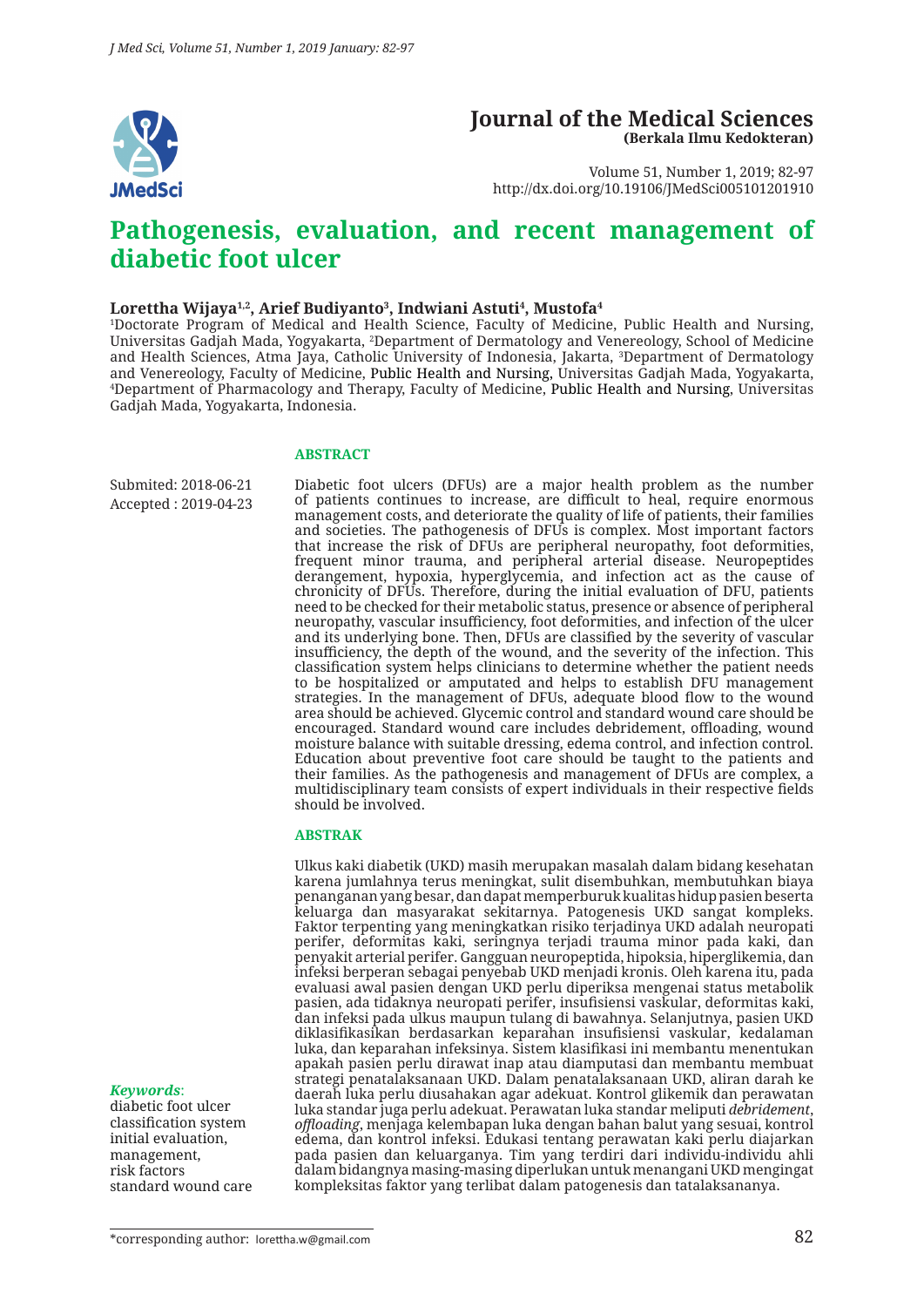#### **INTRODUCTION**

Diabetic foot ulcer (DFU) is defined as an ulcer affected the foot of a diabetic patient that associated with peripheral neuropathy and/or arterial disease.1,2 It is a chronic and devastating complication of diabetes.1,3 Only two-thirds of foot ulcers heal, while the rest of them will remain active.4 Within 6–18 months after initial evaluation, 5–24% of DFU cases will end in limb amputation.<sup>1</sup>

Diabetic foot ulcers are common worldwide, although its frequency and severity vary from region to region.<sup>4</sup> A previous study has found that the global prevalence of DFU was 6.3%, while in Asia it was 5.5%.3 The incidence of DFU has increased due to the increasing worldwide prevalence of DM in all agegroups.3,5 The lifetime risk for developing foot ulcer in a diabetic patient is 15– 25%.1,6 Based on gender and type of DM, DFUs are more prevalent in male (4.5%) than female (3.5%) and in patients with type 2 DM (6.4%) than in patients with type 1 (5.5%).<sup>3</sup> Indonesia ranks fourth in the list of countries with the highest numbers of estimated cases of DM for the year 2000 and 2030.<sup>5</sup> Ministry of Health, Republic of Indonesia has reported that the proportion of DM in  $\geq$  15 years agegroups in Indonesia in 2013, based on blood glucose examination, was 6.9%. There were 54.0% foot neuropathy, 10.9% peripheral arterial disease, 8.7% foot ulcer, and 1.3% amputation in RSUP Dr. Cipto Mangunkusumo Jakarta (RSCM), which were reported as the complications of DM in 2011.7

Diabetic foot ulcers present as a major burden in economic.6 As much as one third of \$176 billion is spent annually for lower-extremity–related diabetes care in the United States.8 Aside than that, foot ulcers adversely affect the quality of life of the patients, their families, and society because of the frequent recurrence and limb amputation.<sup>6</sup> Previous study found that about 40% of patients had a recurrence within 1 year after the ulcers heal, almost 60% within 3 years, and 65% within 5 years.<sup>8</sup> Foot ulcers, which subsequently deteriorate to severe infection or gangrene, precede about 85% of all amputations in diabetic patients.2 Indonesia, as the fourth countries with the highest numbers of diabetes,5 will face the same burden on its healthcare system.

Diabetic foot ulcer is multifactorial in nature.9 Multidisciplinary approach is required to give a proper management.9,10 Nevertheless, the outcome of management of DFUs still remains a challenge.11 Combination of detrimental effect on patients' health, major economic burden, and unsatisfactory outcome of management encourage us to review DFUs. This review aimed to provide the pathogenesis of DFU, what should be done in the initial evaluation of patients presenting foot ulcer and how to classify DFU, and the recent recommended managements for DFUs.

### **DISCUSSION**

### **Pathogenesis of DFU**

### *Development of foot ulcer in diabetic patients*

There are various risk factors for the development of foot ulcers in diabetic patients. The most important factors are peripheral neuropathy, foot deformity, minor trauma, and peripheral arterial disease.<sup>2,12</sup>

Up to 66% of diabetic patients experience neuropathy in the lower extremity.<sup>10</sup> It is attributable to chronic hyperglycemia exposure.<sup>10,13</sup> Sensorimotor polyneuropathy is the most prevalent neuropathy in diabetes.<sup>13</sup> The sensory neuropathy is associated with lack of sensation of injuries; thus the foot becomes vulnerable to mechanical or pressure or thermal injury.<sup>2</sup> Repetitive shear stress on an area is the common cause of DFUs.<sup>8</sup> The motor neuropathy triggers atrophy in intrinsic foot and leg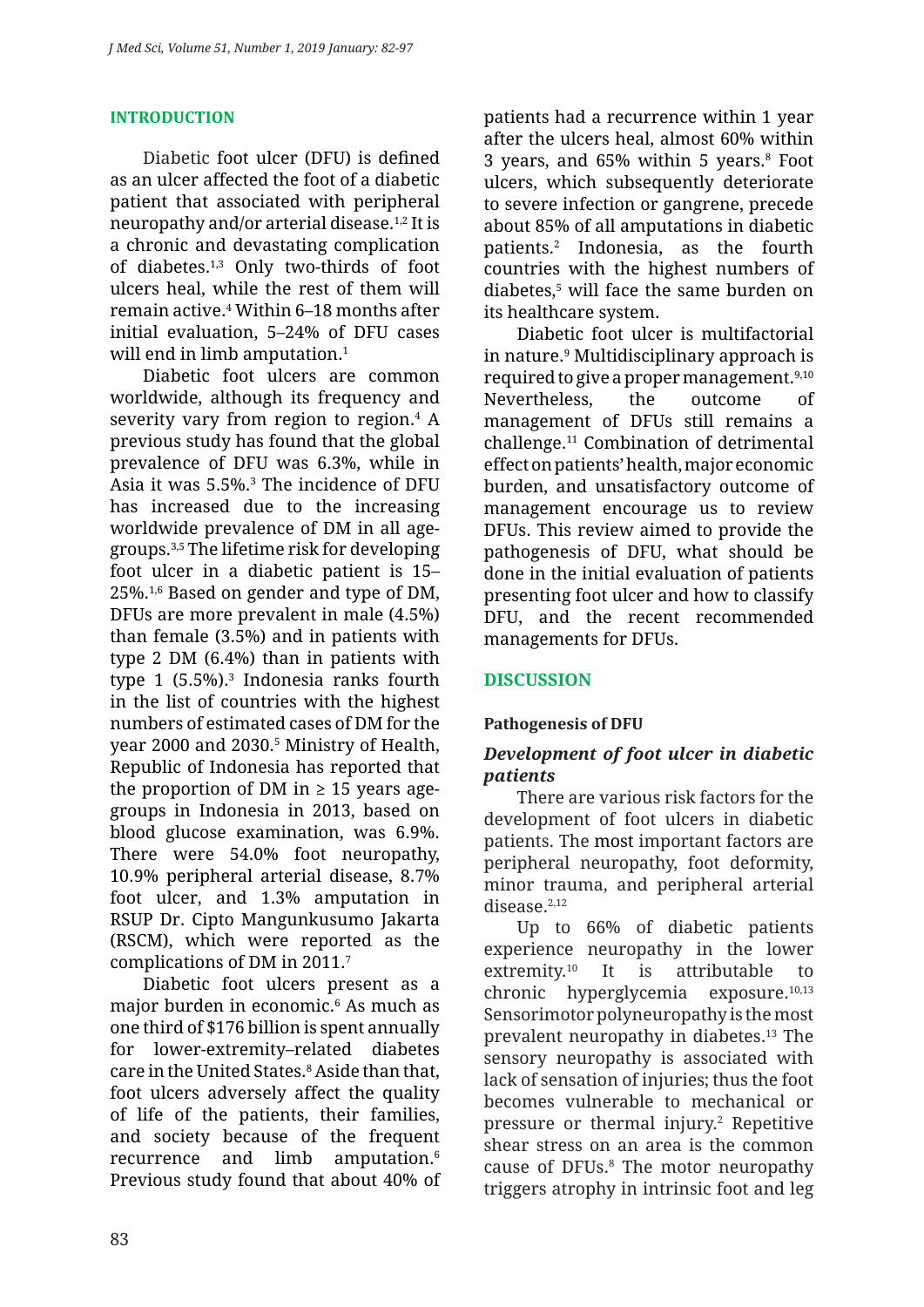muscles. The body becomes unable to coordinate movements and the anatomy of the foot gradually altered, initiates the formation of foot deformities. $2,10$ Foot deformities, limited joint mobility and lack of sensation result in abnormal biomechanical loading of some areas of the foot. The skin on that areas thicken (callus formation), undergo subcutaneous hemorrhage, and finally begin to ulcerate.2 Over time, diabetic patients may develop autonomic dysfunction in the lower extremity. It affects the sudomotor and results in foot skin dryness. The dry skin is vulnerable to crack and ulcerate.<sup>13,14</sup> Peripheral arterial disease (PAD) causes inadequate transfer of oxygen and nutrients to the wound area and increases the risk of the wound to become chronic and also infected.2,10,12,15

# *Chronicity of DFU*

Cellular components, extracellular matrix (ECM), cytokines and growth factors coordinate the orderly overlapping 4 phases in normal wound healing process.4,16,17 Diabetic foot ulcer fails to progress through those normal phases, hence is susceptible to become chronic.10,14,18 Failure of the DFU to heal is connected to neuropeptides derangement, hypoxia, and hyperglycemia. Neuropeptides play a role in controlling inflammation, angiogenesis, cytokines expression, and growth factors release. Neuropeptides derangement is linked to the peripheral neuropathy. Hypoxia is linked to the PAD. Hyperglycemia triggers defective response to hypoxia and dysfunctions in the diabetic cells and tissues.10,19-21

Hypoxia in a wound area normally induces stability of hypoxia-inducible factor (HIF)-1α, a subunit of an important transcription factor HIF-1, which mediates adaptation response of cells to hypoxia. $22,23$  The stability and transactivation function of HIF-  $1\alpha$  is compromised by hyperglycemia through several mechanisms, such as methylglyoxal and reactive oxygen species (ROS).<sup>23</sup> As a result, HIF-1 is degraded and leads to impaired hypoxia-induced genes transactivation in many cellular components of wound healing.23-25

Defective response of HIF-1 to hypoxia triggered by hyperglycemia occurs in many cells, including neutrophils and macrophages. Impairment of glycolytic enzymes genes transactivation and expression caused by the degradation of HIF-1 result in depletion of intracellular adenosine triphosphate (ATP) pools in neutrophils and macrophages. ATP depletion produces disturbance of the inflammatory response of the neutrophils and macrophages due to decreased aggregation, motility, bacterial killing, and invasion.25 Macrophages also show inability to phagocytose pathogenic organisms and apoptosed neutrophils (efferocytosis), which increases the number of apoptotic cells in diabetic ulcers and inhibits the switch from M1 macrophages to M2 macrophages phenotype. M1 macrophages generate more pro-inflammatory cytokines, such as tumor necrosis factor (TNF)-α, interleukin (IL)-1, IL-6, as well as inducible nitric oxide synthase (iNOS).26- <sup>29</sup> These pro-inflammatory cytokines lead to the recruitment of more immune cells, resulting in wounds that remain in the inflammatory phase and fail to progress to the next phase.

Neutrophils in diabetes have an elevated neutrophil extracellular trap (NET) components, such as elastase, histones, neutrophil gelatinaseassociated lipocalin, and proteinase-3. The neutrophils are primed to increased spontaneous NETosis, and have an impaired NADPH oxidase (NOX) independent NETosis.<sup>30</sup> Increased NET components degrade important growth factors, such as platelet derived growth factor (PDGF) dan transforming growth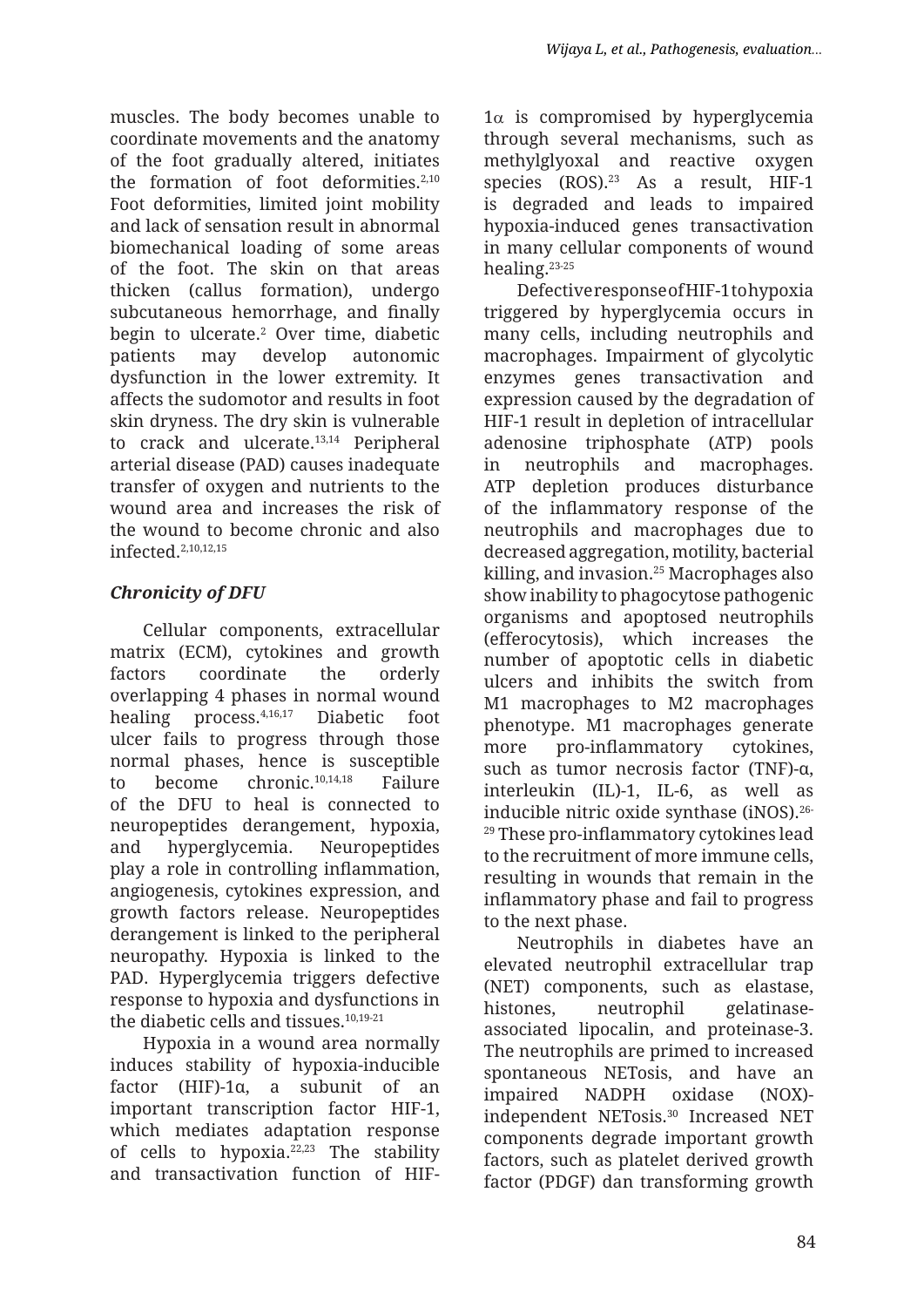factor (TGF)-β. The NET components also degrade and inactivate components of ECM, elevate matrix metalloproteinases (MMPs), and reduce tissue inhibitor of metalloproteinases (TIMPs).26-30 The imbalance between MMPs and TIMPs augments degradation of ECM. The ECM breakdown products promote inflammation further and create a selfsustaining process.<sup>19-31</sup> The DFUs could not progress through the inflammation phase.

Extracellular matrix, including collagen, is mainly produced by fibroblasts. Hyperglycemia alters the diabetic fibroblasts phenotype. The fibroblasts show decreased collagen synthesis ability and low mitogenic capacity, $32$  migrate less, $33,34$  resistant to growth factors such as insulin-like growth factor (IGF)-1 and epidermal growth factor (EGF),<sup>35,36</sup> and decreased ability to express VEGF in response to insulin and hypoxia.14,37 The decrease in collagen synthesis ability is compounded by prolonged hypoxia. Prolonged hypoxia, is a result of persistent inflammation in diabetic wound.24 Since oxygen is reduced in hypoxia and the oxygen is needed as a substrate in the hydroxylation of proline and lysine residues of procollagen, then the synthesis and deposition of collagen are also reduced.38 Degradation of ECM and TGF-β1, caused by persistent inflammation in diabetic wound, also impair collagen synthesis.<sup>19,31,32</sup> As a result, fibroblasts are unable to make progress in depositing ECM because degradation of collagen occurs more rapidly than its synthesis. Diabetic fibroblasts transdifferentiation to myofibroblasts is also impaired. TNF-α, secreted by granulocytes, suppresses expression of α-smooth muscle actin (α-SMA) in diabetic fibroblasts.32,39 Failure of diabetic fibroblasts to deposit optimal ECM and to differentiate into myofibroblasts halt the healing of DFUs.

Endothelial cells (ECs) in diabetic ulcers also become dysfunctional and susceptible to apoptosis. $40$  HIF-1 degradation leads to impaired VEGF and angiopoietins (Ang) genes transactivation in ECs. VEGF and Ang are the main molecular regulators of angiogenesis.15,40 VEGF is deficit in diabetic ulcers. Deficit in VEGF affects wound angiogenesis. ECs become less mitogenic and endothelial progenitor cells (EPCs) migrate less from the bone marrow.41 The EPCs' capacity to produce angiogenic sprouts and tubes is reduced in diabetes and it affects the baseline vascularity, capillary growth, and granulation tissue formation in diabetic wound.40 Angiopoietins consist of Ang1 and Ang2. In diabetic wounds the ratio of Ang1 to Ang2 is decreased. The decreased ratio of Ang1 to Ang 2 implies that the ability of diabetic wound vasculature to progress to a mature phenotype is disturbed.15,40 This disturbance in vascular maturity progression is understandable because Ang1 promotes ECs survival and vascular maturation, stabilizes endothelial interactions with supporting cells and limits the vascular permeability.<sup>15</sup> On the contrary, Ang 2 has been reported to induce ECs migration and proliferation and the sprouting of new blood vessels in conjunction with VEGF, whereas in the absence of VEGF, it induces ECs apoptosis and vessel regression.15,40 Wound angiogenesis impairment in DFUs is enhanced by M2 macrophages deficit, fibroblasts dysfunction to express VEGF, PDGF degradation, and perturbation of microRNAs (miRNAs) (e.g. miR26-b, miR-200b, and miR27-b). $37,40$  As angiogenesis is impaired, the wound healing process will be delayed and become chronic.

Keratinocytes form the outer layer of the skin. Oxidative stress, induced by high glucose, contributes to elevated epidermal growth factor receptor (EGFR) expression that subsequently resulted in enhanced extracellular signal–regulated kinase (ERK) signaling and increased IL-8 production in epidermal keratinocytes. Higher level of IL-8 is responsible for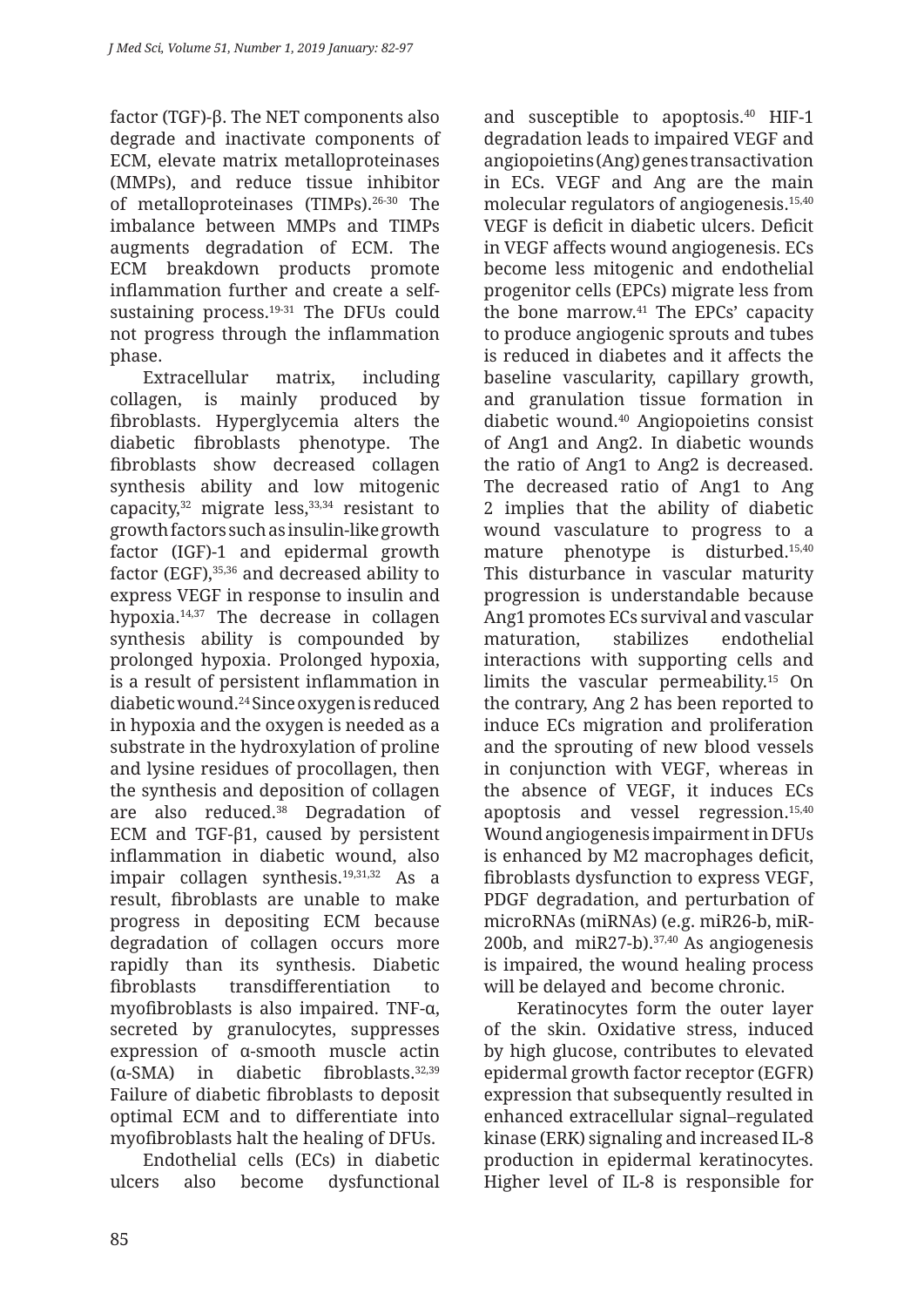recruiting and activating neutrophils. Excessive neutrophil infiltration contributed to the impaired wound healing.42 Keratinocytes in DFUs also showed impairment in proliferation, migration, and differentiation, apoptosis, defective expression of receptors for TGF- β, and poor response to growth factors. These changes in keratinocytes phenotype account for hampered reepithelialization and wound closure.32,43

# *Pathologic mechanisms in DFU*

All of the pathologic response and cellular dysfunctions in diabetic patients stem from overproduction of ROS by the mitochondrial electrontransport chain. Hyperglycemia increases mitochondrial production of ROS through inducing intracellular high glucose and activating nicotinamide adenine dinucleotide phosphate (NAD(P) H) oxidase by interaction of angiotensin II with angiotensin II receptor subtype 1 ( $AT_1$ ) in target cells.<sup>22,44,45</sup> The ROS causes breaks in nuclear DNA strand, which then activates poly(ADP-ribose) polymerase (PARP). PARP modifies and reduces glyceraldehyde-3-phosphate dehydrogenase (GAPDH) activity. Decreased GAPDH activity activates the pathologic mechanisms, i.e. increased flux of glucose and other sugars through the polyol pathway, increased intracellular formation of advanced glycation end product (AGE) precursor, increased expression of AGEs receptor and its activating ligands, activation of protein kinase C (PKC) isoforms, and increased hexosamine pathway activity.22,44

Increased polyol pathway flux results in diminished amount of reduced glutathione (GSH), a pivotal intracellular antioxidant. Diminished amount of GSH increases susceptibility of cells to intracellular oxidative stress, which then can damage the cells.<sup>22,44</sup>

Increased intracellular AGE

precursors causes intracellular proteins modification and alters the function of the proteins, especially proteins involved in the regulation of gene transcription. Intracellular AGE precursors can diffuse out of the cell and modify extracellular matrix molecules. This modification then changes the signaling between the matrix and the matrix receptors (integrins) on the surface of cells and causes cellular dysfunctions. Extracellular AGE precursors can modify plasma proteins (such as albumin) too. Binding of these modified plasma proteins to AGE receptors on cells will activate the cells, causing the production of inflammatory cytokines and growth factors and its subsequent pathological changes, such as inhibition of HIF-1α stability, endothelial dysfunction, decreased ability of macrophages to phagocytose apoptosed neutrophils, and functional sensory deficits.<sup>22,29,44</sup>

Increased AGEs receptor (RAGE) and activation by its ligands stimulate a host of proinflammatory events and promotes chronic inflammation. Such chronic inflammation plays a major role in the development of diabetic complications.22,46

Activation of PKC isoforms changes a variety of gene expression. Decreased endothelial nitric oxide synthase (eNOS) and increased of endothelin-1, VEGF, TGF-β, and plasminogen activator inhibitor-1 (PAI-1) cause vascular pathology.<sup>22,44</sup> Activated PKC<sub>δ</sub> also inhibits stimulation of angiogenesis and granulation tissue formation by fibroblasts.<sup>37</sup> Moreover, activated PKC plays a role in increasing nuclear factor κB (NF-κB), a transcription factor that activates many pro-inflammatory genes, and NAD(P)H oxidases, which generates more ROS.<sup>22,44</sup>

Increased hexosamine pathway activity generates uridine diphosphate (UDP) *N*-acetyl glucosamine. Specific *O*-linked N-acetylglucosamine (*O*-GlcNac) transferases use *N*-acetyl glucosamine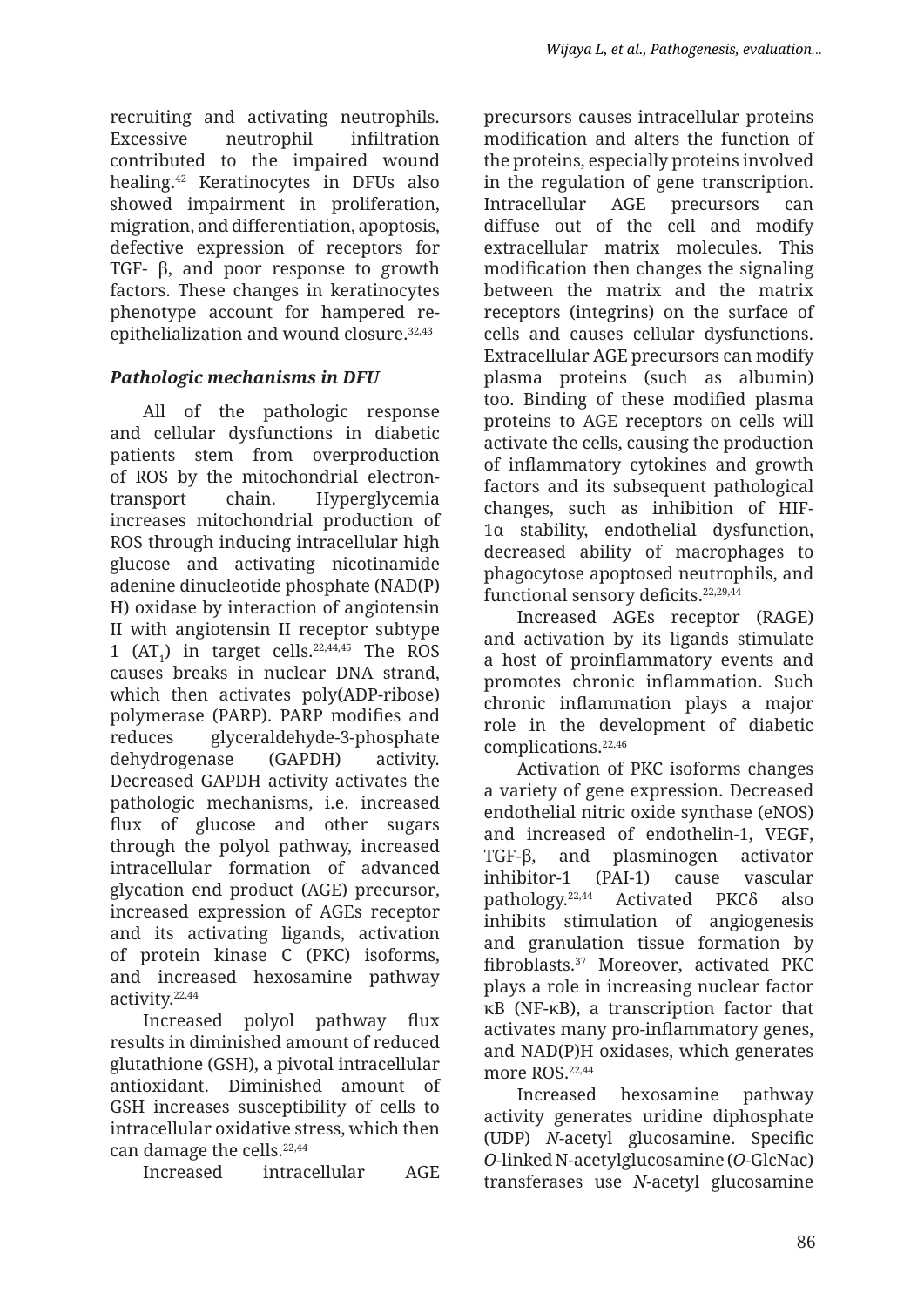for posttranslational modification of specific serine and threonine residues of transcription factors. Overmodification by this glucosamine results in pathologic changes in gene expression. For example, increased modification of the transcription factor Sp1 results in increased expression of TGF-β1 and PAI-1, which are bad for diabetic blood vessels.22,44

In addition to the pathologic changes above, overproduction of ROS induced by hyperglycemia can drive persistent epigenetic changes, imposing a continued activation of the NFκB-p65 and downstream inflammatory promoters. Diabetic individuals will have to afford a continuous deregulation of the inflammatory homeostasis and superoxide metabolism pathways.<sup>47</sup> This "systemic inflammation" disrupts the insulin receptor-mediated anabolism via NF-κB and c-Jun N-terminal kinases systems pathways activation. Epigenetic changes contribute to the formation of diabetic complications, including impaired diabetic wound healing.<sup>48</sup>

Formation of biofilms by the bacterial communities is another factor which leads to the chronicity of DFU.<sup>10</sup> The communities of bacteria in the biofilms secrete a matrix or glycocalyx, which is protective against the host immune response and eradication. Continuously present bacteria cause inflammation, which leads to the release of proteases and ROS from the inflammatory cells. These inflammatory cells' products, together with the exotoxins and proteases secreted by the bacteria degrade proteins that are essential for healing.10,14

After discussing the interconnected factors and the complexity of the pathogenesis of DFUs, it is understandable that the DFU's management is still a challenge. Ideally, all the factors in the pathogenesis must be well managed to obtain a good result. Hereafter, initial evaluation, classification, and recent management of DFUs will be discussed. Risk factors for a diabetic patient to develop foot ulcer and for the ulcer to become chronic and the pathologic mechanisms caused by hyperglycemia should be kept in consideration while evaluating and treating the DFUs.

# **Initial evaluation for DFU patients**

A thorough evaluation of ulcer characteristics should be done initially. Plantar surfaces and sites of repetitive trauma and increased pressure should not be overlooked because they are the most common site of DFUs.10,14 Clinicians should evaluate the depth, size, and border of the ulcer. The ulcer may be associated with callus, foot deformity, or limited joint mobility; pink, warm, and dry skin; signs of skin fissures and breakdown; and distal anesthesia or paraesthesia.14 As well as the characteristics of the ulcer, clinicians should remember to evaluate a DFU patient as a whole. The metabolic status, the presence of neuropathy and vascular insufficiency on the affected foot or limb, foot deformities (e.g. claw toes, hammer toes), and the presence of infection in the ulcer should be assessed too because those are the risk factors for chronic nonhealing DFU.12 Poor clinical outcomes are generally associated with PAD, deepening of the wound, and presence of infection in the ulcer.10 Early detection of risk factors and appropriate treatments of patients with poor ulcer healing may prevent up to 85% of amputations.49

Symptoms of neuropathy, such as tingling or pain in the lower limb, especially at night, should be asked. Sensory foot examination to detect neuropathy should be done. Pressure perception can be assessed by using the 10-g Semmes-Weinstein monofilament; vibration perception by applying tuning fork (128 Hz) on a bony part on the dorsum of distal phalanx of the first toe; discrimination by pin prick test on dorsum of foot, without penetrating the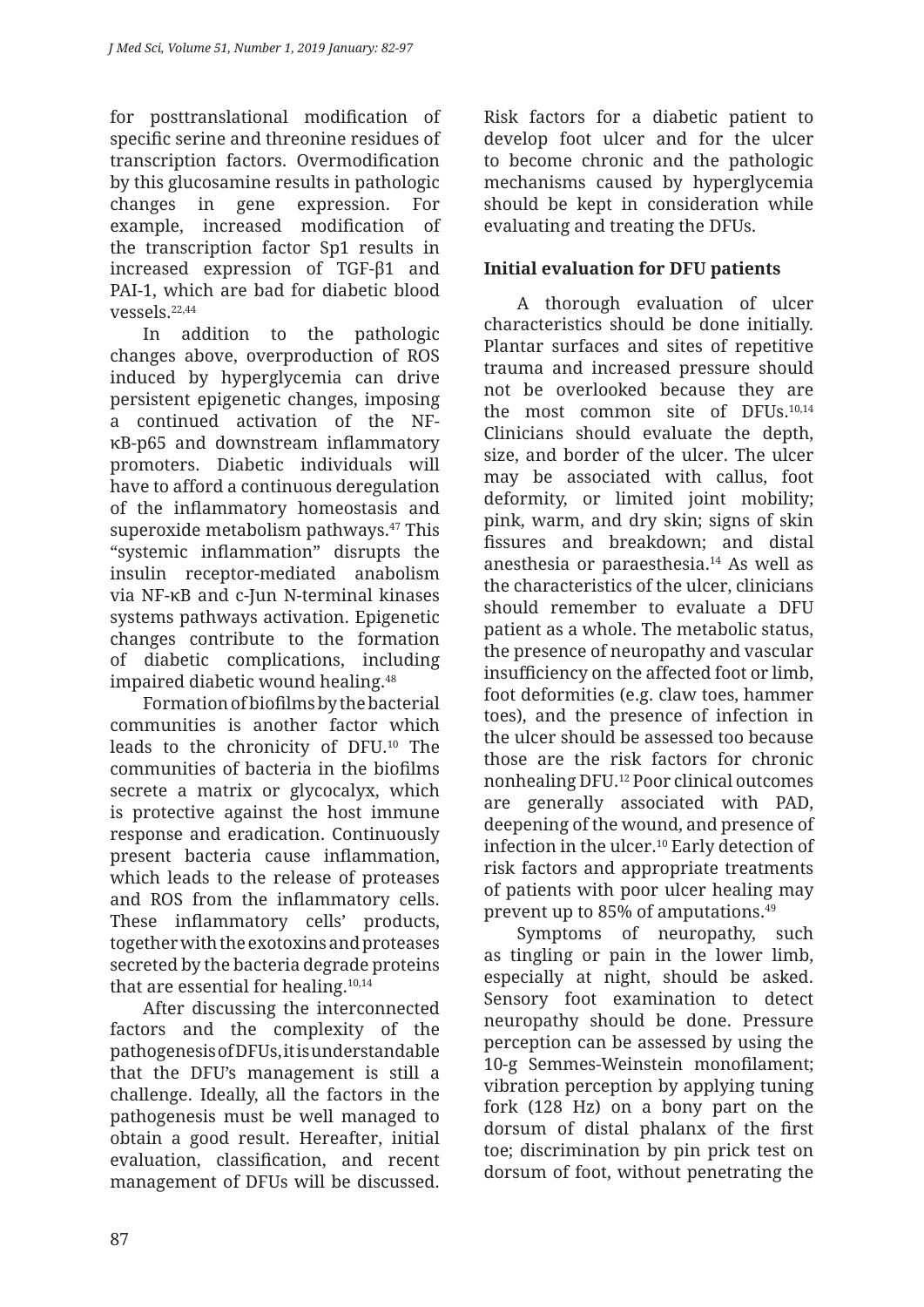skin; tactile sensation by applying cotton wisp on dorsum of foot; and reflexes by assessing Achilles tendon reflexes.50,51

Evaluating the presence of vascular insufficiency can be conducted through a range of non-invasive vascular tests. These include ankle-brachial index (ABI), toe-brachial index, toe systolic blood pressure, transcutaneous oxygen pressure (TcPO $_2$ ), ankle peak systolic velocity, hyperspectral imaging, microvascular oxygen saturation, and skin perfusion pressure.2,14,49 A systematic review and meta-analysis of those tests had found that most of the available evidence evaluated only  $\mathsf{TCPO}_2$  and ABI. TcPO $_{\textrm{\tiny{2}}}$  was more reliable to predict wound healing and limb amputation than ABI, but further research was needed to provide higher effectiveness evidence.49 When non-invasive diagnostic is indicated to decide the needed treatment of the arterial lesions, vascular imaging may be helpful. The vascular imaging tests include duplex ultrasonography, computed tomography angiography (CTA), magnetic resonance angiography (MRA), and digital subtraction angiography (DSA).<sup>2,14</sup> Choice of imaging method is influenced by the presence of renal insufficiency in the patients, because contrast media are nephrotoxic agents.2

The presence and severity of ulcer's infection and the wound depth (involvement of the bone) should be defined at initial evaluation too.<sup>10,12</sup> Infection is present if there are at least two local findings of inflammation. The signs of inflammation are redness (erythema or rubor), warmth (color), pain or tenderness (dolor), induration (swelling or tumor) and purulent secretions. When inflammatory signs are diminished because of peripheral neuropathy or ischemia, other features (sometimes called secondary) suggestive of infection may be helpful. Those secondary features include the presence of necrosis, friable or discolored granulation tissue, nonpurulent secretion, foetid odor or the failure of a properly treated wound to heal.12 Vital signs and appropriate blood tests examinations (i.e. erythrocyte sedimentation rate, blood leukocyte count, C-reactive protein, and procalcitonin), wound debridement, probing and assessing the depth and extent of the ulcer are necessary to evaluate the severity of the infection and to diagnose osteomyelitis.12,14 Plain radiography, magnetic resonance imaging (MRI), white blood cell-labelled radionuclide scan, combined singlephoton emission computed tomography and computed tomography (SPECT/ CT) or fluorine-18-fluorodeoxyglucose positron emission tomography (PET) scans, may be useful to improve the diagnostic accuracy of osteomyelitis.<sup>2,12</sup> However, the criterion standard for diagnosing osteomyelitis remains a culture of the bone and, when possible, histopathological examination.<sup>12,52</sup>

Properly obtained deep tissue specimens for Gram stain and culture, to determine the causative microorganisms and their antibiotic sensitivity, are advised in initial evaluation of patients with infected DFU prior to starting empirical antibiotic therapy.2,12 Mild (superficial and limited) infection is usually caused by aerobic Gram-positive cocci, especially *Staphylococcus aureus*. Chronic infections and more severe infections are often polymicrobial with aerobic Gram-negative rods and anaerobes.2,10,50,52 In the past decade, molecular techniques provide powerful means to define chronic wound microbial communities.10

# **Classification systems for DFUs**

After the initial evaluation, clinicians should classify the DFU. Proper classification of the DFU is very important in predicting the need for hospitalization or lower extremity amputation and in planning strategies for treatment of diabetic foot lesions.10,12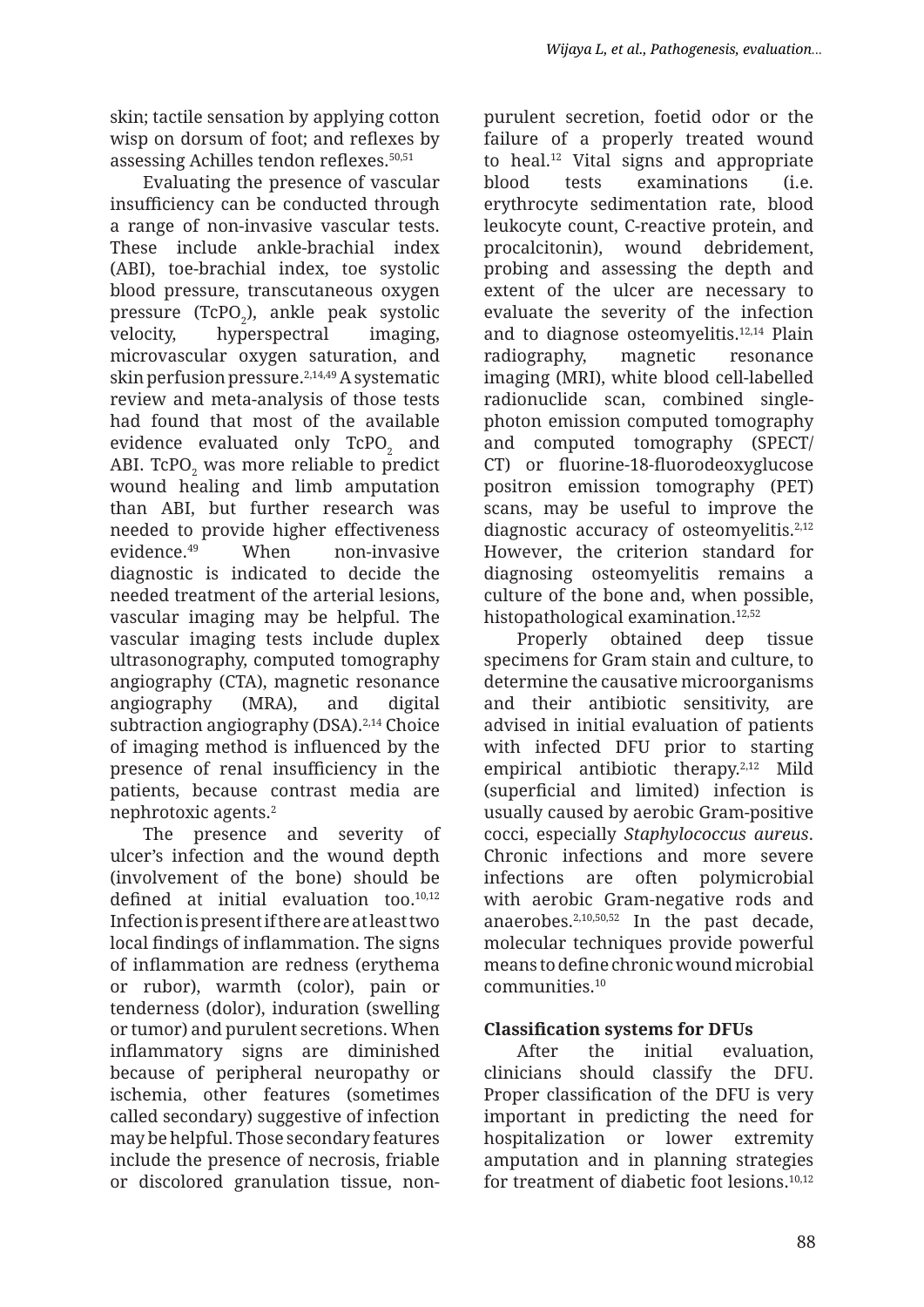Various classification systems have been proposed to assess the severity of diabetic foot lesion, including PEDIS (perfusion, extent/size, depth/tissue loss, infection, sensation), UTSA (University of Texas Antonio), Wagner–Meggit, Brodsky Depth–Ischemic, and Saint Elian.10,53,54 No system has accepted unequivocal. In line with the risk factors that cause poor clinical outcomes, there are three classification systems that incorporate ischemia, wound depth, and infection into their assessment criteria. The three classification systems will be discussed below.

The PEDIS system was originally developed by the International Working Group on the Diabetic Foot (IWGDF) for research purposes. The aims of the classification system are to facilitate communication and enable the comparison of the results of different research projects.53 However, it can serve as a clinical classification as well. In PEDIS system, perfusion in the affected foot, extent/size of the ulcer, depth/tissue loss of the ulcer, symptoms and signs of infection, and sensation on the affected foot are graded. The higher grade shows the more severe of the ulcer. This classification has been shown in several prospective studies to predict the need for hospitalization or lower extremity amputation.12

The University of Texas Antonio classification system (UTSA) is now widely used in various clinical trials and diabetic centers (Table 1). In this system grading, the basis of depth of the lesion and stages are classified on presence of ischemia, wound bioburden or combination of both. There are grades (0–3) and stages (A–D). Wounds of higher grade or stages are more prone to a lower extremity amputation.<sup>10</sup>

TABLE 1. University of Texas classification system to assess the severity of diabetic foot lesion.10

| <b>Stages</b> | Grades                                                                  |                                                                  |                                               |                                          |
|---------------|-------------------------------------------------------------------------|------------------------------------------------------------------|-----------------------------------------------|------------------------------------------|
|               | 0                                                                       |                                                                  | 2                                             | 3                                        |
| A             | Healed pre or<br>post ulcerative<br>lesion completely<br>epithelialized | Superficial<br>wound not<br>involving bone,<br>tendon or capsule | Wound<br>penetrating<br>tendon and<br>capsule | Wound<br>penetrating to<br>bone or joint |
| B             | With infection                                                          | With infection                                                   | With infection                                | With infection                           |
|               | With ischemia                                                           | With ischemia                                                    | With ischemia                                 | With ischemia                            |
| D             | With infection<br>and with ischemia                                     | With infection<br>and with<br>ischemia                           | With infection and<br>with ischemia           | With infection<br>and with<br>ischemia   |

In response to the increasing number of diabetic patients with critical limb ischemia, the Society for Vascular Surgery proposed a new classification scheme that combines the classification schemes based on PAD perfusion patterns with foot ulcer schemes. The new classification system is titled WIfI (wound, ischemia, and foot infection). A separate grade is given to the wound (the presence and depth of ulcer), ischemia (based on ABI, toe pressure, or transcutaneous oxygen pressure  $(TcPO<sub>2</sub>)$ ), and infection (local to systemic). The three grades are combined to give a risk of amputation and estimated benefit of revascularization. WIfI is robust to account for several factors in PAD but it has not validated in many research studies.<sup>54</sup>

### **Management for DFU**

Diabetic foot ulcer is a difficult to heal ulcer. The pathogenesis of DFU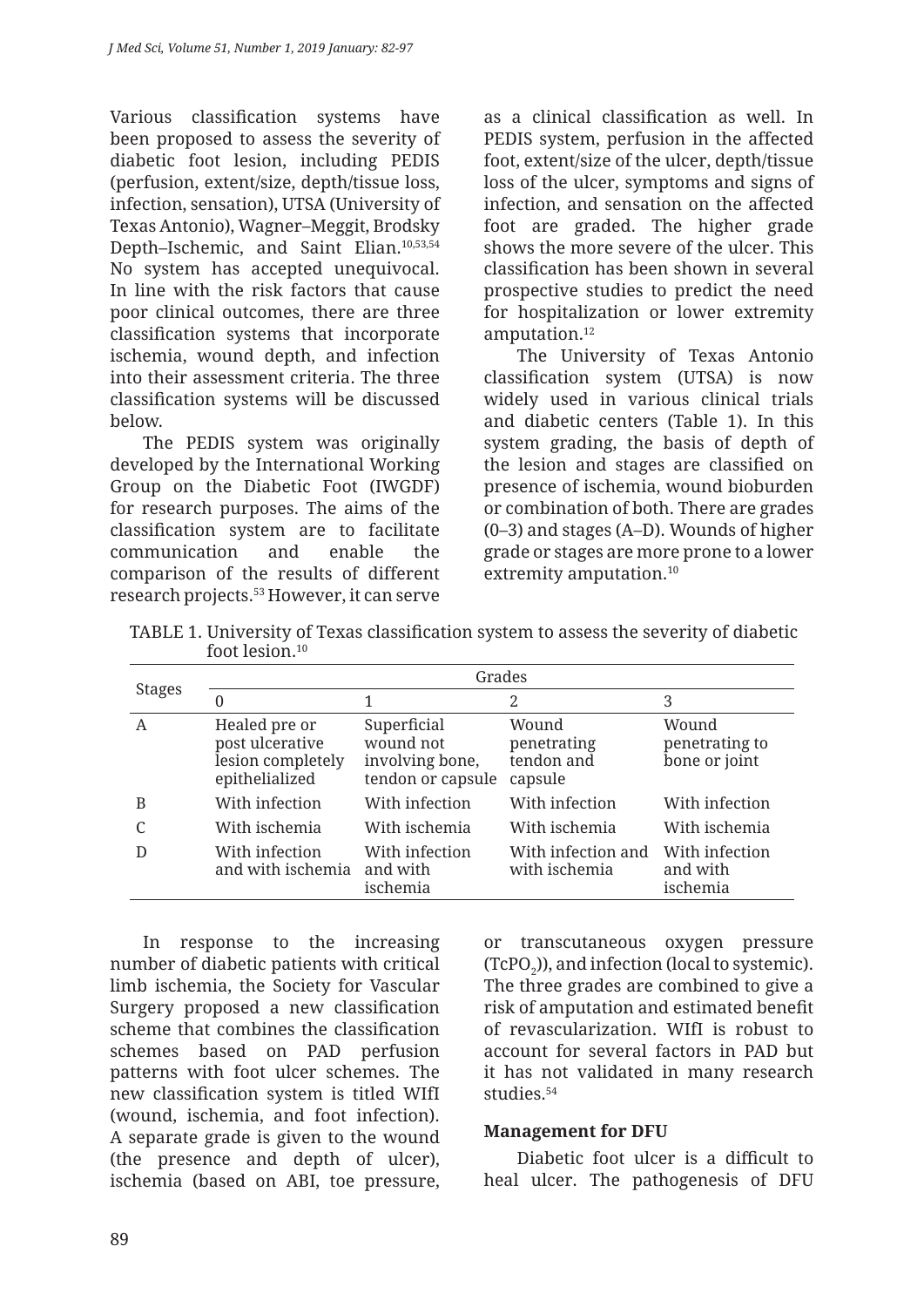and the results of the initial evaluation of the patient should be considered in planning of the management strategies. Peripheral neuropathy, foot deformity, PAD, frequent minor trauma, and infection need to be well managed. Glycemic control must be achieved, and standard wound care must be delivered to the patients. Standard wound care includes local debridement, wound offloading, wound moisture balance with appropriate dressings, control of edema, and control of infection. Education about preventive foot care should be given to the patients and their families.<sup>1,55</sup>

A multidisciplinary team, consist of individuals who have the skills (medical, surgical, podiatric, nursing, and orthotic), should be involved in DFUs management. This multidisciplinary team has been successfully implemented in different centers from various countries, resulting in a substantial decrease in amputation rate. $2,50$ 

### *Glycemic control*

Glycemic control, as reflected by hemoglobin A1<sub>c</sub> (HbA1<sub>c</sub>) measurement, is a must for DFU patients.  $HbA1_c$ is inversely related to healing rate, particularly in patients with peripheral neuropathy and PAD.<sup>56</sup> Early tight control of blood glucose is targeted. The recommended adequate glycemic control is  $HbA1_c < 7\%$ .<sup>55</sup>

### *Local debridement*

Removal of necrotic tissues as well as foreign and infected objects from an ulcer by debridement is the first critical step in the wound care, especially in the control of deep infection.2,52 Debridement can decrease bacterial counts, facilitate wound drainage, and reduce pressure on the ulcer. Evaluation of the wound bed and wound closure are facilitated by debridement (FIGURE 1). Adequate debridement decreases the possibility of limb amputation.<sup>57</sup>





FIGURE 1. Necrotic tissue covers a diabetic foot ulcer on the plantar pedis before debridement (A). A deep ulcer penetrating to the bone and joint is visible after debridement (B) (photographs courtesy of dr. Daniel Ardian Soeselo, Sp.B)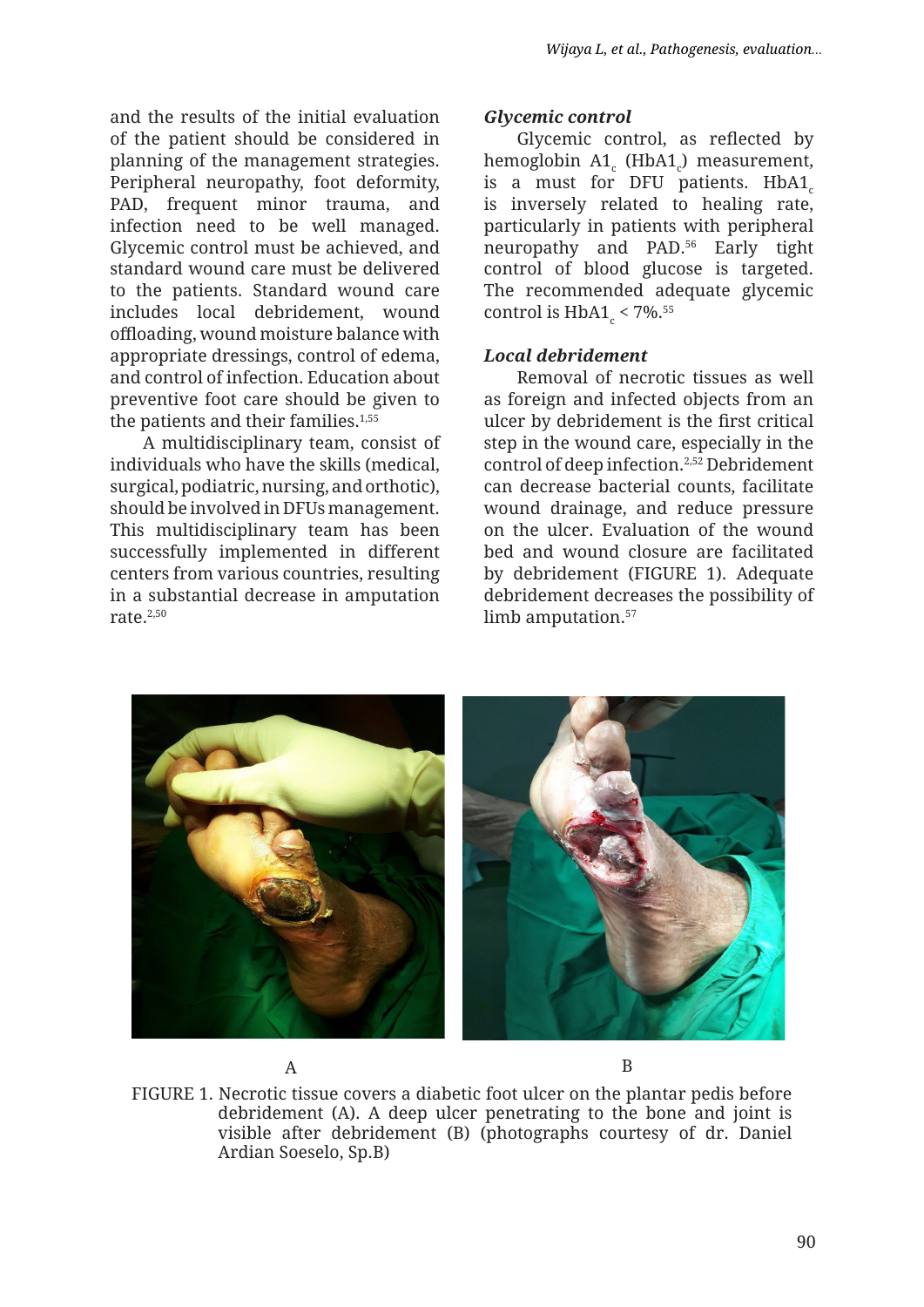There are several techniques of debridement including surgical or sharp, mechanical, enzymatic, biological, and autolytic.2,57 Two systematic reviews and a literature review discussing debridement methods had been published recently.11,57,58 They found that available literature supported putative benefits of surgical and biological debridement. However, the quality of comparative effectiveness evidence between the debridement methods was low. Consequently, the need for and choice of technique of debridement are based on the available expertise and supplies, patient tolerance and preference, the clinical context (such as level of perfusion and extent of tissue loss), and cost-effectiveness.55,57,58 It should be remembered that the aim of debridement is not only to achieve wound closure, but also to maintain ambulation. In situations without a limb-threatening infection, surgical debridement should be done after the blood supply to the wound/extremity is optimized, to ensure that viable tissue is not removed.2 If new necrotic tissue continues to form, repeated surgical debridement should be conducted.57

# *Offloading*

Offloading, or pressure modulation, is the cornerstone management for neuropathic DFUs and ulcers with increased biomechanical stress.50,57 The aim of offloading is to treat the foot ulcer and to maintain the ability of the patient to walk. A threshold of a peak pressure < 200 KPa has to be achieved by the offloading system to allow the ulcer to heal.2

There are many offloading modalities nowadays, divided into nonsurgical and surgical. The non-surgical offloading modalities include soft and shock absorbing materials, custom molding, forefoot or heel offloading shoes, rocker-bottom shoes, casts, walkers, crutches, and wheelchair. The example of surgical modalities is Achilles Tendon-Lengthening (ATL), which is performed to reduce plantar pressure because of foot deformities.2,50 Patient physical characteristics and compliance in conjunction with the location and severity of the ulcer determine the choice of the modalities.57 Total contact casting and irremovable cast walkers show benefits in the treatment of DFUs, although based on low-quality evidence.<sup>59</sup> Another literature review assign grade A recommendation to offloading and grade B recommendation to ATL.60 A removable cast walker is suggested as an alternative for patients who need frequent dressing changes.55 Specific therapeutic footwear with pressure-relieving insoles is recommended for high-risk patients with healed DFU to reduce relapse.<sup>55,59</sup>

# *Wound dressing*

Dressing that provides moisture balance of the wound, sequestrates protease, stimulates growth factor stimulation, has an antimicrobial activity, permeable for oxygen to pass through the wound, and promotes autolytic debridement is the ideal dressing for DFU. Nowadays there is no single dressing which can fulfill all those requirements.57 Dressing that maintains a moist wound bed, controls exudate, and avoids maceration of the intact skin surrounding the wound is recommended for DFU.55

Films, hydrogels, hydrocolloids, alginates, foams, and silver-impregnated are novel dressings used over the last decade for DFUs.57,61 Cause of the DFU, the location and depth of the wound, the amount of scar or slough, exudates, and condition of the wound boundaries, the presence of infection and pain, requirement for adhesiveness, and conformability of the dressing should determine the selection of the dressing.<sup>57</sup> However, a significant advantage of a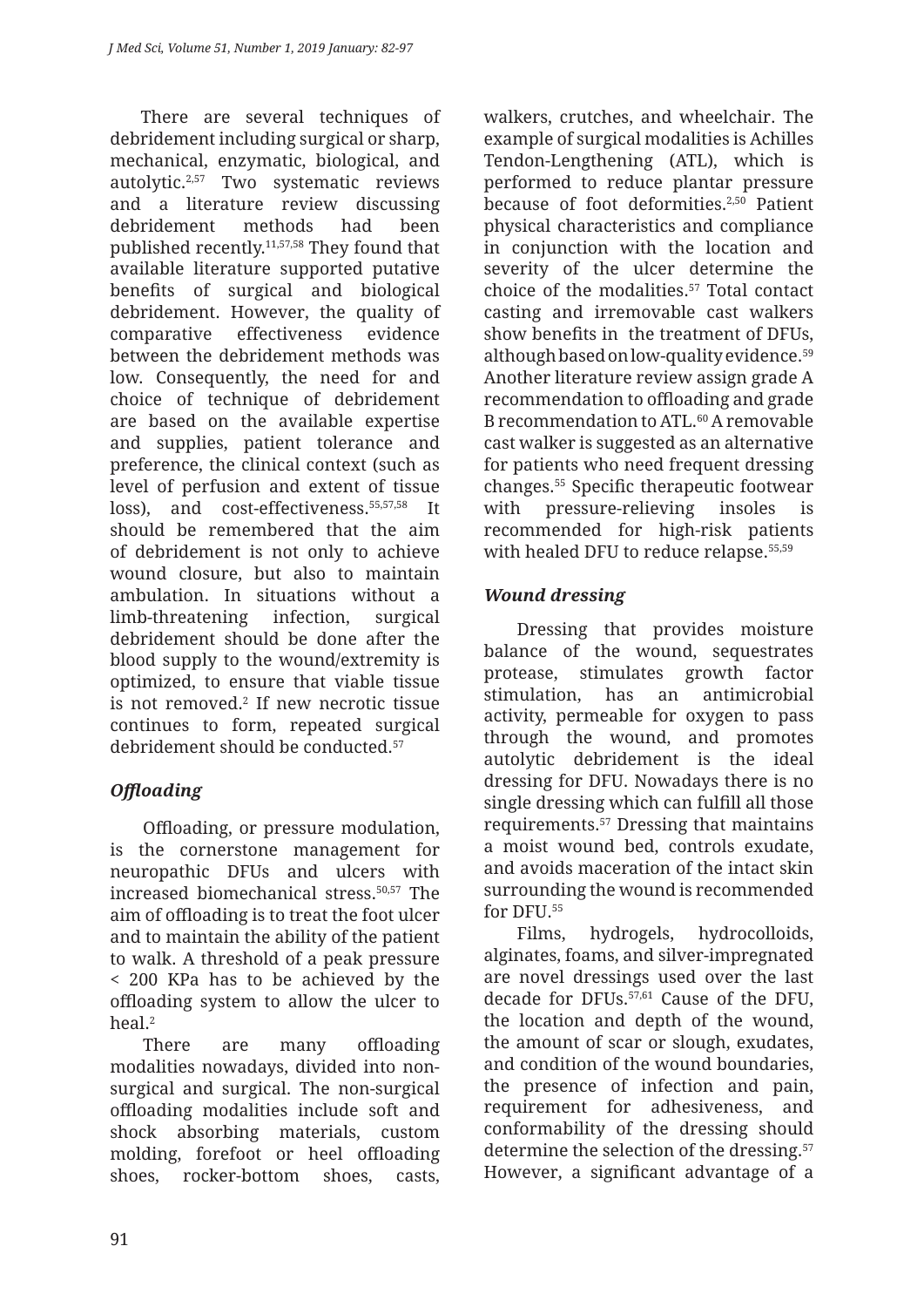certain wound dressing in the healing rate of DFUs can not be concluded based on existing data as yet.57,61 Simple gauze and saline solution alone still appears to be sufficient for most patients.<sup>52</sup>

## *Treatment of peripheral edema*

Peripheral edema on the foot/leg of DFU patients should be evaluated. There are several factors that can cause the edema, such as congestive heart failure, nephropathy, infection and hydrostatic/ neuropathic edema. External compression therapy, intermittent compression pumps, and diuretics are examples of treatment for peripheral edema. However, the most important thing to note is that peripheral edema in DFU patients should be treated according to the causative factors.<sup>2,50</sup>

# *Treatment of infection*

Duration, extent and severity of infection and knowledge of the local microbial epidemiology dictate the empirical antibiotic regimen and mode of antibiotic administration.2,52 Patients with acute mild-to-moderate infections and have not received antibiotic therapy may be sufficient if treated with antibiotic against aerobic Gram-positive cocci. Broad spectrum empirical therapy is not routinely required for chronic ulcers with polymicrobial flora, but is indicated for moderate to severe infections. Empirical parenteral broad-spectrum antibiotic therapy aimed at Grampositive and Gram-negative bacteria, including anaerobes, may be given for deep and limb-threatening infection. Definitive therapy should be based on culture results and susceptibility data and clinical response to the empirical regimen. Antibiotic therapy should be continued until the infection has been controlled but not necessarily until the wound has healed.<sup>2,12,50,52</sup>

Infections accompanied by a

deep abscess, osteomyelitis, crepitus, substantial necrosis or gangrene, or necrotizing fasciitis need immediate surgical consultation. Urgent incision and drainage of an abscess and radical debridement of all infected, non-viable necrotic tissue are the most important steps in controlling deep infection. The debridement should be done first and in the case of ischemia, revascularization thereafter.2,12,52

## *Surgery*

Surgery for DFUs includes nonvascular foot surgery, vascular foot surgery, and amputation. Nonvascular foot surgery aims to correct foot deformities that increase pressure (offload), for example surgical excision of ulcers, arthroplasties, metatarsal head resections and ATL.<sup>2,57</sup> Vascular foot surgery (revascularization) indicated to relieve symptoms of limbthreatening ischemia. These symptoms include ischemic pain, ischemic ulcers, and gangrene. Achieving at least one open infrapopliteal artery, preferably the artery that supplies the anatomical region of the ulcer, is the goal of revascularization.2 Amputation is the last resort of an urgent or curative surgery to be considered after all other salvage techniques has been attempted, and the patient must give informed consent.57

# *Adjunctive therapies*

Adjunctive wound therapy options are recommended for DFUs that fail to show >50% wound area reduction after a 4 weeks of standard wound therapy.<sup>55</sup> These adjunctive therapies include negative pressure wound therapy (NPWT), biologics (PDGF, living cellular therapy, extracellular matrix products, amniotic membrane products), and hyperbaric oxygen therapy (HBOT). A systematic review to study the effectiveness of interventions to enhance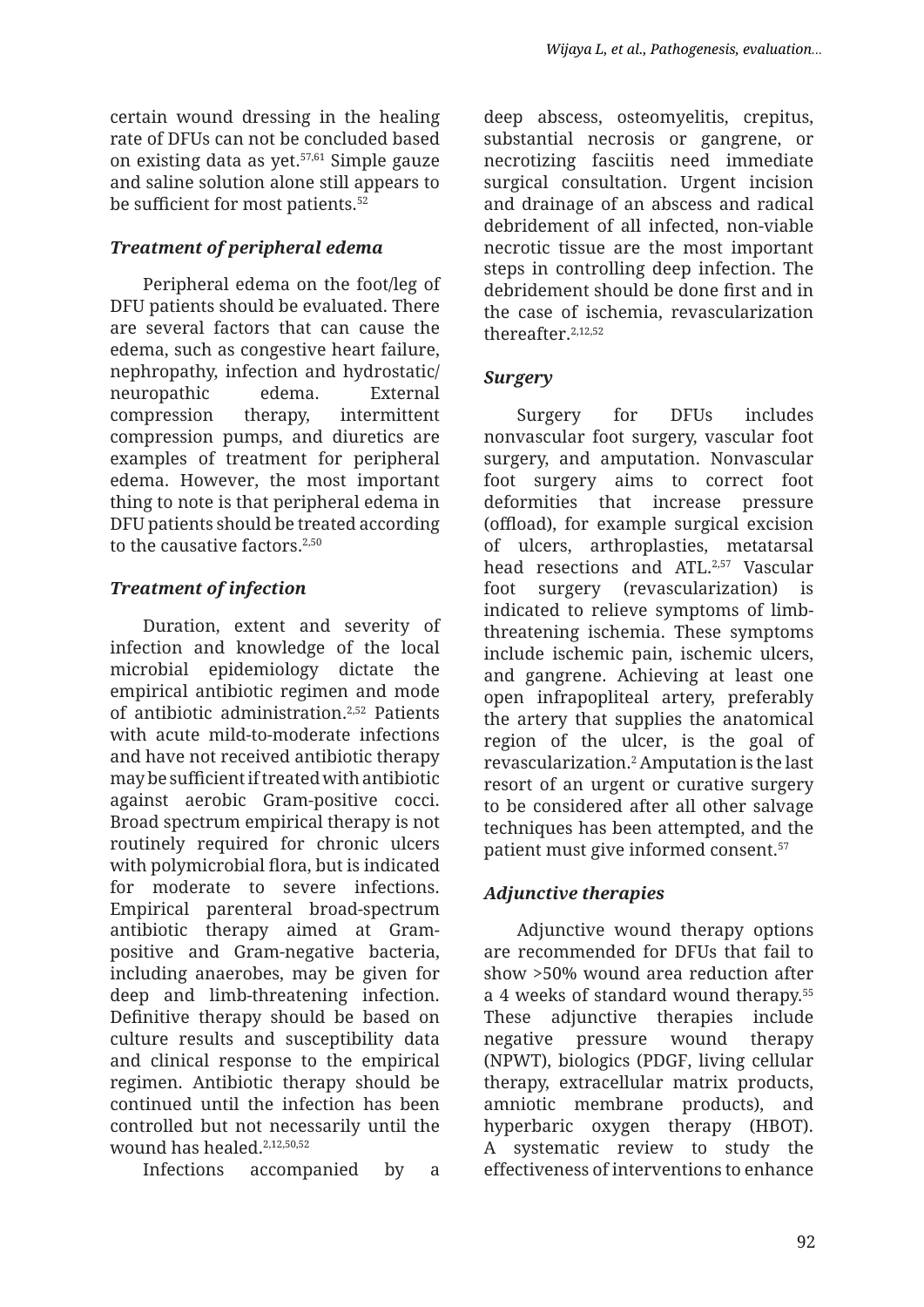healing of DFUs found that there is still little published evidence to justify the use of newer therapies, with the possible exception of NPWT in post-operative wounds.11 Choice of adjuvant therapy is based on clinical findings, availability of therapy, and cost-effectiveness. Vascular status, infection control, and offloading is recommended to be optimized before initiation of adjunctive wound therapy.<sup>55</sup>

## *Education*

Educating diabetic patients and families on foot self-management is considered to be the basis of preventing DFUs and reducing the chance of recurrences. Up to 50% of DFUs can be prevented by effective education. Diabetic patients with/without DFUs should be educated about risk factors and the significance of foot care, including self-inspection, examining the temperature of the foot, appropriate daily foot hygiene maintenance, use of suitable footwear, and blood sugar control. Several education sessions over time, using a mixture of methods, should be provided. Whether the diabetic patient has understood the messages, is motivated to act, and has sufficient selfcare skills are essential to evaluate.50,55,57

## **CONCLUSION**

The pathogenesis of DFU is very complex. Diabetic patients are vulnerable to develop foot ulcers due to peripheral neuropathy, foot deformity, minor foot trauma, and peripheral arterial disease. Derangements of neuropeptides, hypoxia, hyperglycemia, and infection contribute to the chronicity of DFUs.

The patient as a whole, the characteristics of the ulcer, the presence of neuropathy, the vascular insufficiency, and the presence of infection should be evaluated at initial evaluation of DFU patients. The ulcer then classified according to the classification system to alert clinicians about the severity of the ulcer and the risk of amputation, so that a suitable management strategies can be set.

In the management of DFUs, blood sugar must be under control and standard wound care must be delivered to each patient. Standard wound care includes local wound debridement, wound offloading, wound moisture balance with appropriate dressings, control of edema, and control of infection. Blood supply to the wound/extremity should be adequate. Education about preventive foot care should be given to the patients and their families. A multidisciplinary team should be involved in DFUs management.

### **ACKNOWLEDGEMENTS**

Authors would like to thank dr. Inneke Jane, Sp.KK. and Dr. dr. Soegianto Ali, M.Med.Sc. for the correction in English as well as dr. Daniel Ardian Soeselo, Sp.B. for providing the photos of **DFUs.** 

## **REFERENCES**

1. Alexiadou K, Doupis J. Management of diabetic foot ulcers. Diabetes Ther 2012; 3(1):4.

http://dx.doi.org/10.1007/s13300-012-0004-9

- 2. Apelqvist J. Diagnostics and treatment of the diabetic foot. Endocrine 2012; 41(3):384-97. http://dx.doi.org/10.1007/s12020-012-9619-x
- 3. Zhang P, Lu J, Jing Y, Tang S, Zhu D, Bi Y. Global epidemiology of diabetic foot ulceration: a systematic review and meta-analysis. Ann Med 2017; 49(2):106-16.

http://dx.doi.org/10.1080/07853890.2016.1231932

4. Bakker K, Apelqvist J, Lipsky BA, Van Netten JJ. The 2015 IWGDF Guidance documents on prevention and management of foot problems in diabetes: development of an evidence-based global consensus.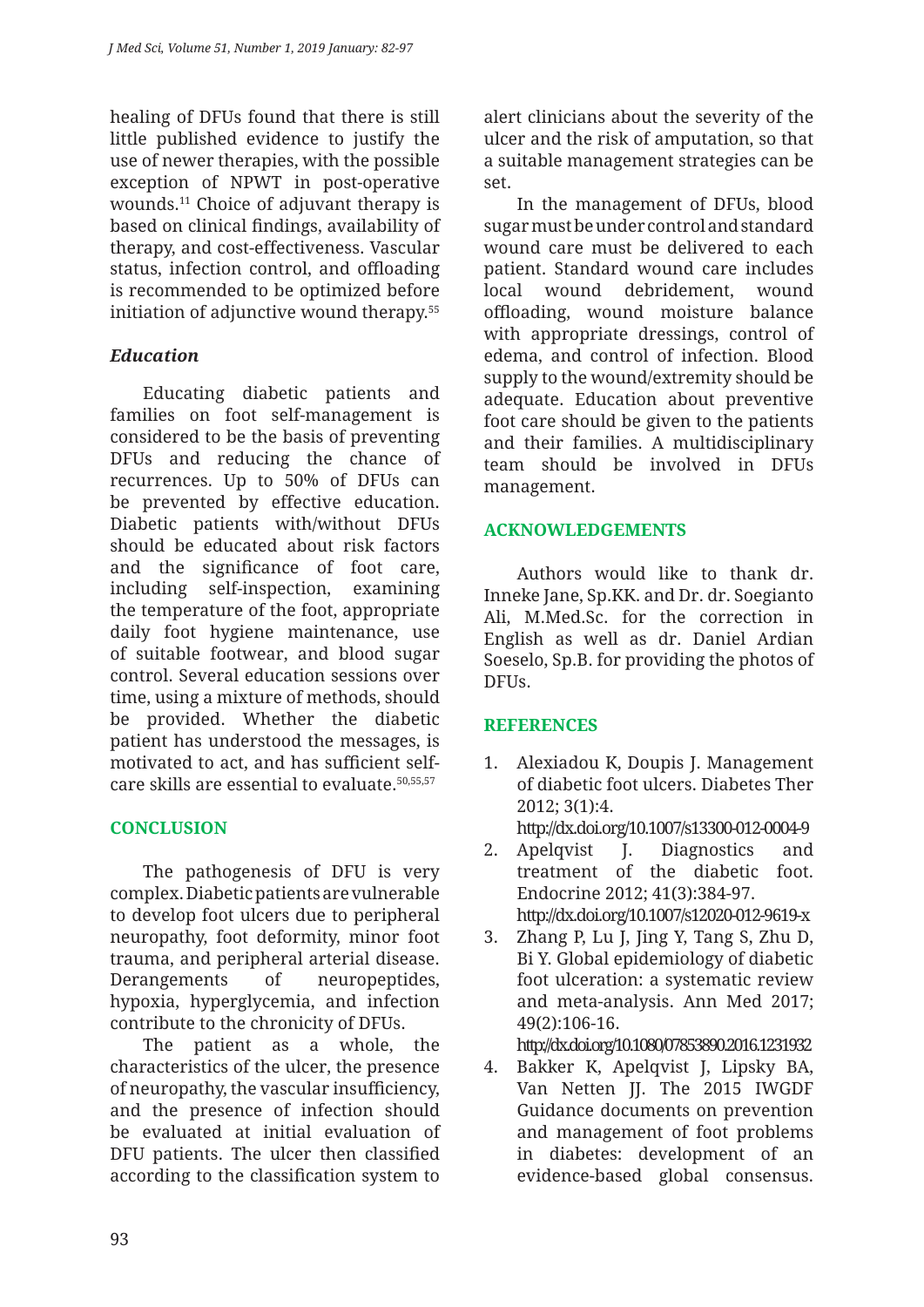Diabetes Metab Res Rev 2016; 32(Suppl 1):2-6.

http://dx.doi.org/10.1002/dmrr.2694

5. Wild S, Roglic G, Green A, Sicree R, King H. Global prevalence of diabetes: estimates for the year 2000 and projections for 2030. Diabetes Care 2004; 27(5):1047-53. http://dx.doi.org/10.2337/diacare.27.5.1047

6. Boulton AJ, Vileikyte L, Ragnarson-Tennvall G, Apelqvist J. The global burden of diabetic foot disease. Lancet 2005; 366(9498):1719-24. http://dx.doi.org/10.1016/S0140-6736(05)67698-2

- 7. Kementerian Kesehatan RI. Situasi dan Analisis Diabetes. 2014. [Cited 2015 August 6]. http://www.depkes. go.id/download.php?file=download/ pusdatin / infodatin / infodatindiabetes.pdf.
- 8. Armstrong DG, Boulton AJM, Bus SA. Diabetic foot ulcers and their recurrence. N Engl J Med 2017; 376(24):2367-75.

http://dx.doi.org/10.1056/NEJMra1615439

- 9. Shin JY, Roh SG, Sharaf B, Lee NH. Risk of major limb amputation in diabetic foot ulcer and accompanying disease: a meta-analysis. J Plast Reconstr Aesthet Surg 2017; 70(12):1681-8. http://dx.doi.org/10.1016/j.bjps.2017.07.015
- 10. Noor S, Zubair M, Ahmad J. Diabetic foot ulcer--A review on pathophysiology, classification and microbial etiology. Diabetes Metab Syndr 2015; 9(3):192-9. http://dx.doi.org/10.1016/j.dsx.2015.04.007

11. Game FL, Apelqvist J, Attinger C, et

al. Effectiveness of interventions to enhance healing of chronic ulcers of the foot in diabetes: a systematic review. Diabetes Metab Res Rev 2016;32(Suppl. 1):154-68.

http://dx.doi.org/10.1002/dmrr.2707

12. Lipsky BA, Aragón-Sánchez J, Diggle M, Embil J, Kono S, Lavery L, et al. IWGDF guidance on the diagnosis and management of foot infections in persons with diabetes. Diabetes Metab Res Rev 2016; 32(Suppl. 1):45-74. http://dx.doi.org/10.1002/dmrr.2699

13. Tesfaye S, Boulton AJ, Dyck PJ, Freeman R, Horowitz M, Kempler P, et al. Diabetic neuropathies: update on definitions, diagnostic criteria, estimation of severity, and treatments. Diabetes Care 2010; 33(10):2285-93.

http://dx.doi.org/10.2337/dc10-1303

- 14. Morton LM, Phillips TJ. Wound healing and treating wounds Differential diagnosis and evaluation of chronic wounds. J Am Acad Dermatol 2016; 74(4):589-605. http://dx.doi.org/10.1016/j.jaad.2015.08.068
- 15. Isidori AM, Venneri MA, Fiore D. Angiopoietin-1 and Angiopoietin-2 in metabolic disorders: therapeutic strategies to restore the highs and lows of angiogenesis in diabetes. J Endocrinol Invest 2016; 39(11):1235-46. http://dx.doi.org/10.1007/s40618-016-0502-0
- 16. Sen CK, Roy S. Wound Healing. In: Neligan PC, ed. Plastic surgery, 3rd ed. Elsevier Inc. 2013:240-66.e5.
- 17. Mirastschijski U, Jokuszies A, Vogt PM. Skin wound healing: repair biology, wound, and scar treatment. In: Neligan PC, ed. Plastic surgery, 3rd ed. Elsevier Inc. 2013:267-96.e8.
- 18. Brem H, Tomic-Canic M. Cellular and molecular basis of wound healing in diabetes. J Clin Invest 2007; 117(5):1219-22. http://dx.doi.org/10.1172/JCI32169
- 19. Zhao R, Liang H, Clarke E, Jackson C, Xue M. Inflammation in chronic wounds. Int J Mol Sci 2016; 17(12):2085. http://dx.doi.org/10.3390/ijms17122085
- 20. Catrina SB, Okamoto K, Pereira T, Brismar K, Poellinger L. Hyperglycemia regulates hypoxiainducible factor-1α protein stability and function. Diabetes 2004; 53(12):3226-32.

http://dx.doi.org/10.2337/diabetes.53.12.3226

21. Pradhan L, Nabzdyk C, Andersen ND, LoGerfo FW, Veves A. Inflammation and neuropeptides: the connection in diabetic wound healing. Expert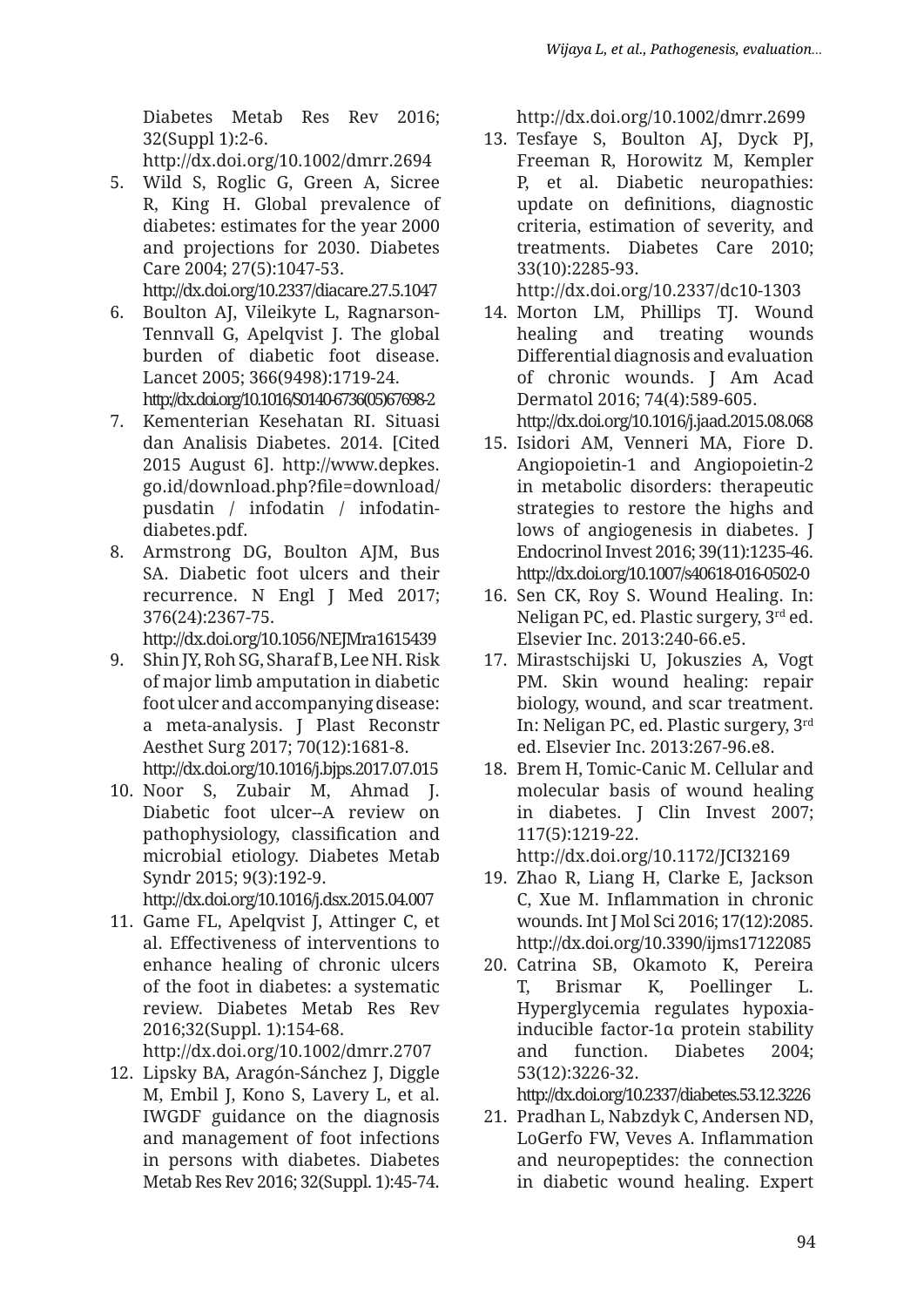Rev Mol Med 2009; 11:e2. http://dx.doi.org/10.1017/S1462399409000945

- 22. Giacco F, Brownlee M. Oxidative stress and diabetic complications. Circ Res 2010; 107(9):1058-70. http://dx.doi.org/10.1161/CIRCRESAHA.110.223545.
- 23. Xiao H, Gu Z, Wang G, Zhao T. The possible mechanisms underlying the impairment of HIF-1 α pathway signaling in hyperglycemia and the beneficial effects of certain therapies. Int J Med Sci 2013; 10(10):1412-21. http://dx.doi.org/10.7150/ijms.5630
- 24. Strehl C, Fangradt M, Fearon U, Gaber T, Buttgereit F, Veale DJ. Hypoxia: how does the monocyte-macrophage system respond to changes in oxygen availability? J Leukoc Biol 2014; 95(2):233-41.

http://dx.doi.org/10.1189/jlb.1212627

25. Egners A, Erdem M, Cramer T. The response of macrophages and neutrophils to hypoxia in the context of cancer and other inflammatory diseases. Mediators Inflamm 2016; 2016:2053646.

http://dx.doi.org/10.1155/2016/2053646

26. Novak ML, Koh TJ. Phenotypic transitions of macrophages orchestrate tissue repair. Am J Pathol 2013; 183(5):1352-63.

http://dx.doi.org/10.1016/j.ajpath.2013.06.034

27. Khanna S, Biswas S, Shang Y, Collard E, Azad A, Kauh C, et al. Macrophage dysfunction impairs resolution of inflammation in the wounds of diabetic mice. PLoS One 2010; 5(3):e9539.

http://dx.doi.org/10.1371/journal.pone.0009539

28. Wicks K, Torbica T, Mace KA. Myeloid cell dysfunction and the pathogenesis of the diabetic chronic wound. Semin Immunol 2014; 26(4):341-53.

http://dx.doi.org/10.1016/j.smim.2014.04.006

- 29. Sahin KB, Hesketh M, West ZE, Murray RZ. Altered macrophage phenotypes impair wound healing. Wound Pract Res 2017; 25(4):166-71.
- 30. Fadini GP, Menegazzo L, Rigato M,

Scattolini V, Poncina N, Bruttocao A, et al. NETosis delays diabetic wound healing in mice and humans. Diabetes 2016; 65(4):1061-71.

http://dx.doi.org/10.2337/db15-0863

- 31. Menke NB, Ward KR, Witten TM, Bonchev DG, Diegelmann RF. Impaired wound healing. Clin Dermatol 2007; 25(1):19-25. http://dx.doi.org/10.1016/j. clindermatol.2006.12.005
- 32. Berlanga-Acosta J, Schultz GS, López-Mola E, Guillen-Nieto G, García-Siverio M, Herrera-Martínez L. Glucose toxic effects on granulation tissue productive cells: the diabetics' impaired healing. Biomed Res Int 2013; 2013:256043.

http://dx.doi.org/10.1155/2013/256043

33. Lamers ML, Almeida ME, Vicente-Manzanares M, Horwitz AF, Santos MF. High glucose-mediated oxidative stress impairs cell migration. PLoS One 2011; 6(8):e22865.

http://dx.doi.org/10.1371/journal.pone.0022865

34. Xuan YH, Huang BB, Tian HS, Chi LS, Duan YM, Wang, et al. Highglucose inhibits human fibroblast cell migration in wound healing via repression of bFGF-regulating JNK phosphorylation. PLoS One 2014; 9(9):e108182.

http://dx.doi.org/10.1371/journal.pone.0108182

- 35. Hehenberger K, Hansson A. High glucose-induced growth factor resistance in human fibroblasts can be reversed by antioxidants and protein kinase C-inhibitors. Cell Biochem Funct 1997; 15(3):197-201. http://dx.doi.org/10.1002/(SICI)1099- 0844(199709)15:3<197::AID-CBF740>3.0.CO;2-7
- 36. Bitar MS, Al-Mulla F. ROS constitute a convergence nexus in the development of IGF1 resistance and impaired wound healing in a rat model of type 2 diabetes. Dis Model Mech 2012; 5(3):375-88. http://dx.doi.org/10.1242/dmm.007872
- 37. Khamaisi M, Katagiri S, Keenan H,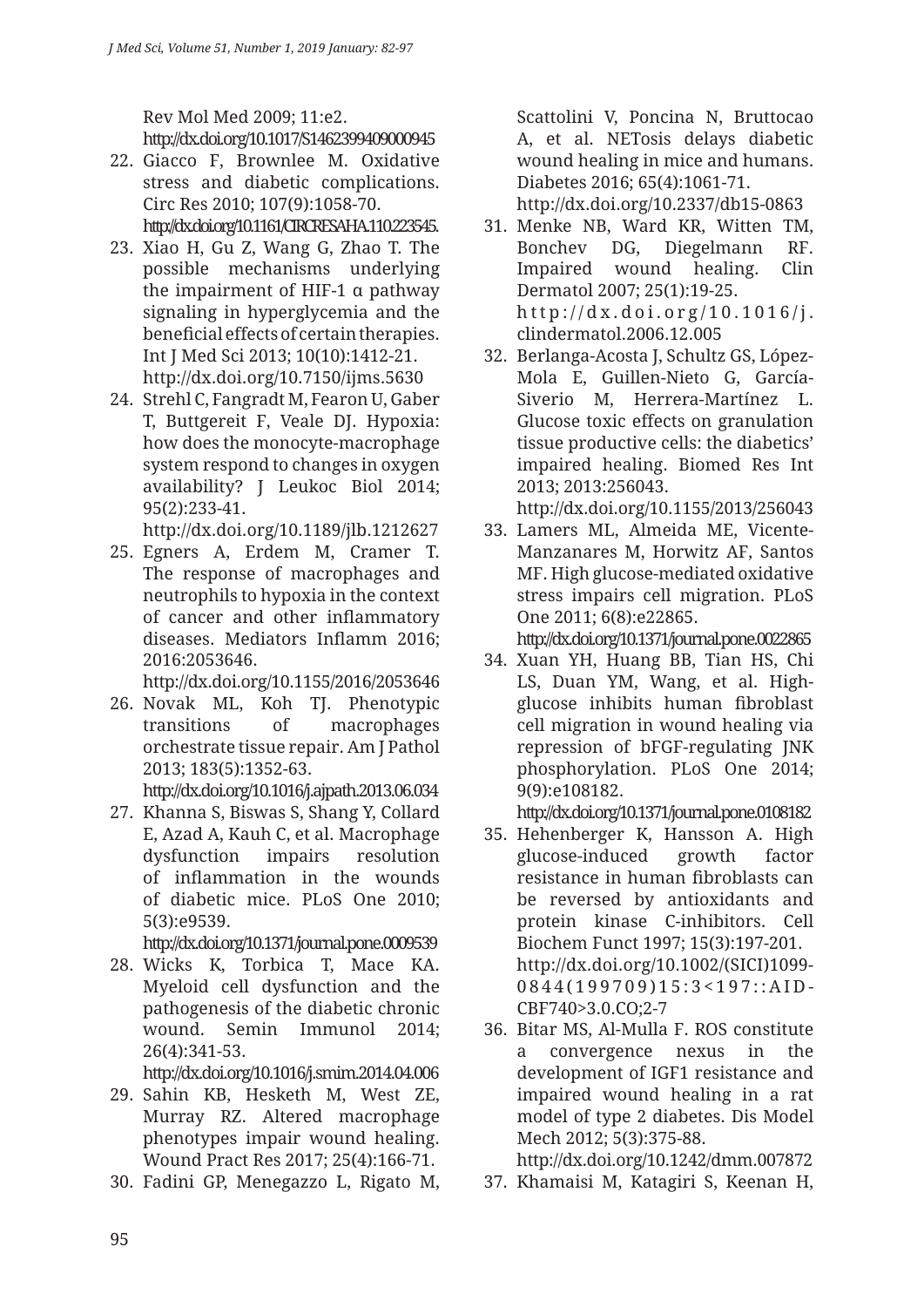Park K, Maeda Y, Li O, et al. PKC $\delta$ inhibition normalizes the woundhealing capacity of diabetic human fibroblasts. J Clin Invest 2016; 126(3):837-53.

http://dx.doi.org/10.1172/JCI82788

- 38. Harper D, Young A, McNaught C-E. The physiology of wound healing. Surgery 2014; 32(9):445-50.
- 39. Goldberg MT, Han YP, Yan C, Shaw MC, Garner WL. TNF-α suppresses α-smooth muscle actin expression in human dermal fibroblasts: an implication for abnormal wound healing. J Invest Dermatol 2007; 127(11):2645-55.

http://dx.doi.org/10.1038/sj.jid.5700890

40. Okonkwo UA, Dipietro LA. Diabetes and wound angiogenesis. Int J Mol Sci 2017; 18(7):1419.

http://dx.doi.org/10.3390/ijms18071419

41. Kota SK, Meher LK, Jammula S, Kota SK, Krishna SV, Modi KD. Aberrant angiogenesis: the gateway to diabetic complications. Indian J Endocrinol Metab 2012; 16(6):918-30.

http://dx.doi.org/10.4103/2230-8210.102992

- 42. Lan CC, Wu CS, Huang SM, Wu IH, Chen GS. High-glucose environment enhanced oxidative stress and increased Interleukin-8 secretion from keratinocytes: new insights into impaired diabetic wound healing. Diabetes 2013; 62(7):2530-8. http://dx.doi.org/10.2337/db12-1714
- 43. Kruse CR, Singh M, Sørensen JA, Eriksson E, Nuutila K. The effect of local hyperglycemia on skin cells in vitro and on wound healing in euglycemic rats. J Surg Res 2016; 206(2):418-26.

http://dx.doi.org/10.1016/j.jss.2016.08.060

44. Brownlee M. The pathobiology of diabetic complications: a unifying mechanism. Diabetes 2005; 54(6):1615-25.

http://dx.doi.org/10.2337/diabetes.54.6.1615

45. Skov J, Persson F, Frøkiær J, Christiansen JS. Tissue reninangiotensin systems: a unifying hypothesis of metabolic disease. Front Endocrinol (Lausanne) 2014; 5:23.

http://dx.doi.org/10.3389/fendo.2014.00023

46. Yao D, Brownlee M. Hyperglycemiainduced reactive oxygen species increase expression of the receptor for advanced glycation end products (RAGE) and RAGE ligands. Diabetes 2010; 59(1):249-55.

http://dx.doi.org/10.2337/db09-0801

47. Berlanga-Acosta J, Fernández-Montequín J, Valdés-Pérez C, Savigne-Gutiérrez W, Mendoza-Marí Y, García-Ojalvo A, et al. Diabetic foot ulcers and epidermal growth factor: revisiting the local delivery route for a successful outcome. Biomed Res Int 2017; 2017:2923759.

http://dx.doi.org/10.1155/2017/2923759

48. Rafehi H, El-osta A, Karagiannis TC. Epigenetic mechanisms in the pathogenesis of diabetic foot ulcers. J Diabetes Complications 2012; 26(6):554-61.

http://dx.doi.org/10.1016/j.jdiacomp.2012.05.015

49. Wang Z, Hasan R, Firwana B, Elraiyah T, Tsapas A, Prokop L. A systematic review and meta-analysis of tests to predict wound healing in diabetic foot. J Vasc Surg 2016; 63(2 Suppl):29S-36S.

http://dx.doi.org/10.1016/j.jvs.2015.10.004

- 50. Bakker K, Apelqvist J, Schaper NC. Practical guidelines on the management and prevention of the diabetic foot 2011. Diabetes Metab Res Rev 2012; 28(Suppl 1):225-31. http://dx.doi.org/10.1002/dmrr.2253
- 51. Bus SA, van Netten JJ, Lavery LA, Monteiro-Soares M, Rasmussen A, Jubiz Y, et al. IWGDF guidance on the prevention of foot ulcers in atrisk patients with diabetes. Diabetes Metab Res Rev 2016; 32(Suppl 1):16-24. http://dx.doi.org/10.1002/dmrr.2696
- 52. Uçkay I, Aragón-Sánchez J, Lew D, Lipsky BA. Diabetic foot infections: what have we learned in the last 30 years? Int J Infect Dis 2015; 40:81-91.